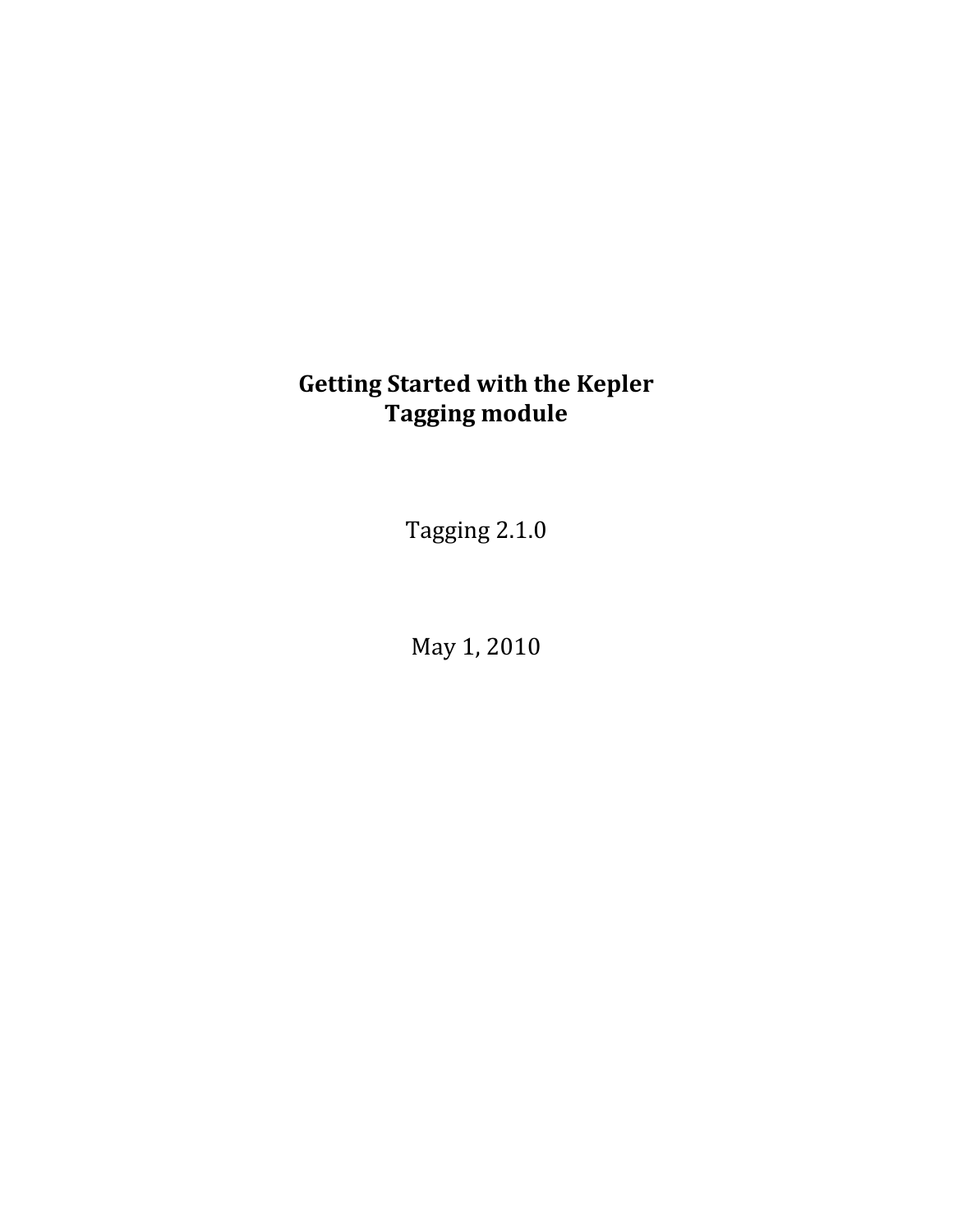## **Getting Started with the Kepler Tagging Module**

The *Getting Started with the Kepler Tagging Module* guide is a tutorial style manual for scientists who would like to use the *Tagging suite* for Kepler.

The Tagging Module was created to assist scientists who use Kepler in managing a large number of workflows and workflow runs.

## **Table of Contents**

|                                                                      | 3  |
|----------------------------------------------------------------------|----|
| 4. Additional modules that can be used with the Workflow Run Manager | 4  |
|                                                                      | 4  |
|                                                                      | 4  |
|                                                                      | -4 |
| 6.1 Saving Tags for Workflows, Workflow Runs, and Reports  4         |    |
| 6.2 Publishing Tags with Workflows, Workflow Runs, and Reports  4    |    |
|                                                                      |    |

#### **1. Introduction**

The "Getting Started with the Kepler Tagging Module" guide introduces the main components and functionality of the Tagging Module for Kepler. The Tagging module is used in conjunction with Kepler, a software application for the analysis and modeling of scientific data. Other modules that are often used with Tagging are the Workflow Run Manager module, Reporting, and Provenance. The Reporting Suite incorporates all of these modules into a single installation.

This guide provides a brief introduction to the tagging interface, as well as providing some guidance on how to use the features of the tagging system to effectively manage and organize large numbers of workflows and workflow runs.

#### **1.1 What is Tagging for Kepler and How is it used?**

The Tagging module adds additional features to the Kepler application. It provides a way to use semantic tagging for workflows and workflow runs. Tags have a label, which is just a text string, and optionally, a parent tag. For example, the tag 'Blue' might have as a parent tag 'Color.' Tags can even have more than one parent tag, but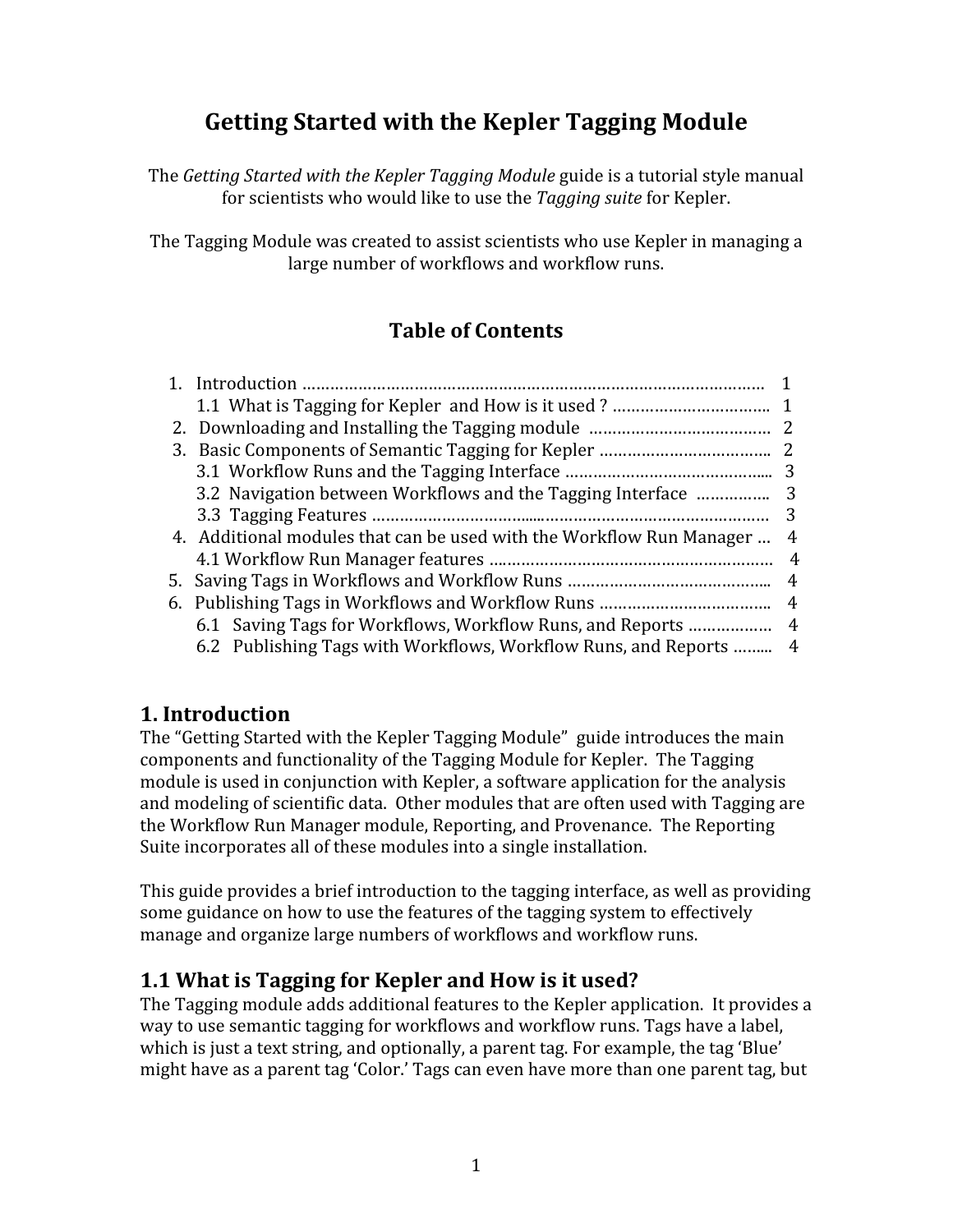this is uncommon. Tags can be used to facilitate many methods of personal organization; it's up to you. Here are a few ideas to get you started:

- Categorize workflows based on what input dataset they are configured to use
- Categorize workflow runs based on whether results were normal or anomalous
- Use tags to keep track of workflow runs referenced in a publication

The sky's the limit. Just think of tags as a way to put extra information you want to keep track of.

#### **2. Downloading and Installing the Tagging Module**

From the main Kepler Menus select Tools > Module Manager. From the Module Manager dialog, select the Available Modules tab. Select 'tagging‐2.1.0' from the list of Available Suites, then click the right arrow button to move the tagging‐2.1.0 suite to the list of Selected Modules. Click the 'Apply and Restart' button to retrieve the suite you have selected, and re‐start Kepler.

#### **3. Basic Components of Semantic Tagging for Kepler.**

Once you have installed the Tagging module, you will notice that the Kepler interface now has some new items. Notice the new text entry field in the toolbar. This is used to add new tags.



Open up a new canvas. To add a tag, simply click in the text field, type something, and press Return or click the tagging button (the green 'T' button to the right of the text field).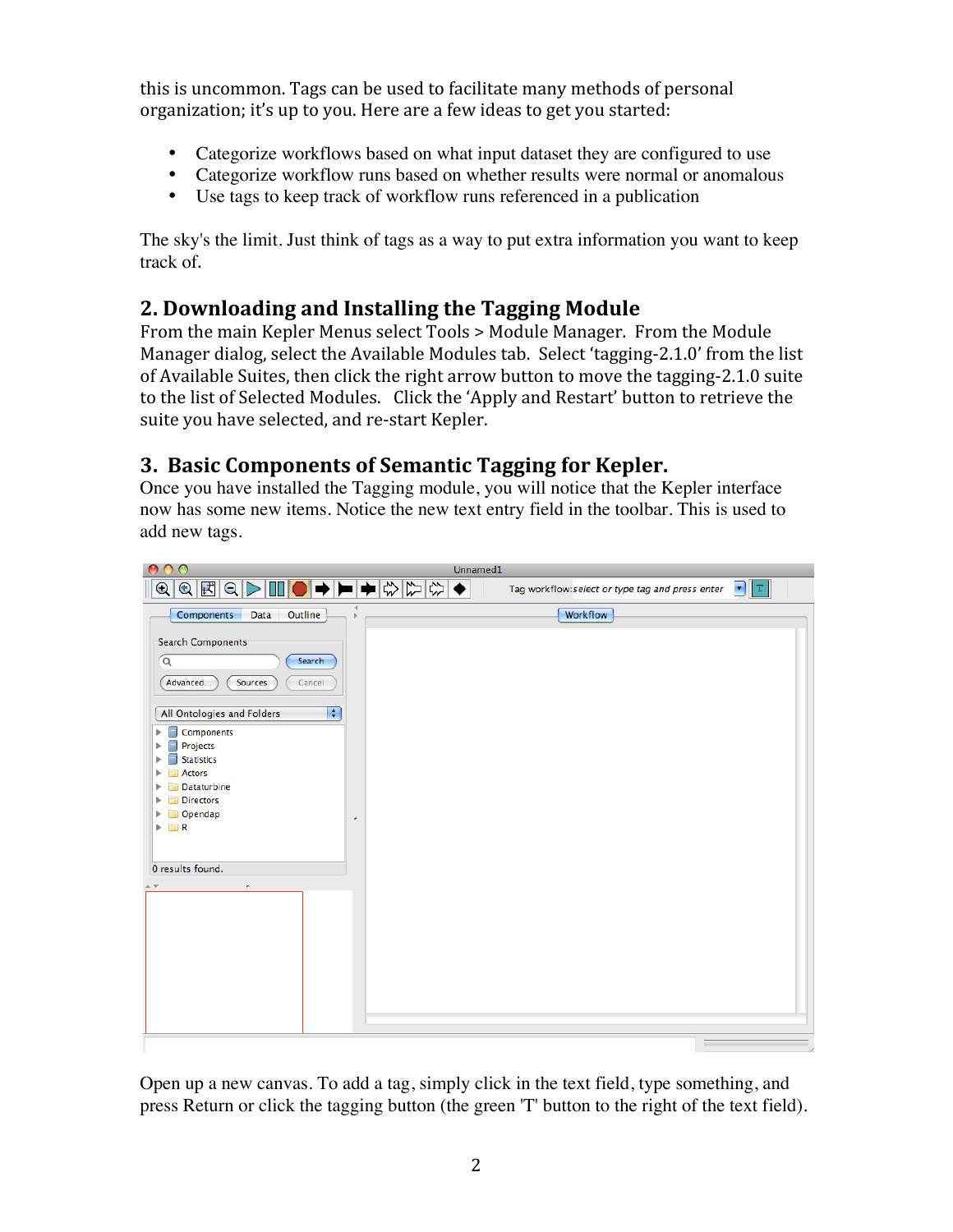This will expand the tag bar, a separate area below the normal toolbar that shows the current tags on an object. You will see your brand new tag in this area. You just added a tag to the blank workflow. You can confirm what type of object you are tagging by looking at the label to the left of the tag text field. You can delete your tag by clicking the 'X' on the right side of the tag.

There are many pre-existing tags available, defined in ontologies bundled with Kepler. These can be selected by clicking the drop-down button next to the text field. The tags are color-coded by ontology, and the colors can be customized from the Tag Manager (Tools->Tag Manager..."). Remember that to actually tag the object, you have to either hit Return after selecting a tag or click the Tag button.

#### **3.1 Workflow Runs and the Tagging Interface.**

Tagging workflow runs is similar to tagging workflows themselves. To tag an existing workflow run, just click on the entry in the Workflow Run Manager table. This lets the tagging system know which workflow run or workflow to tag. If the label of the tag input field indicated that you were tagging workflows previously, when you click it should indicate that you are now tagging a workflow run. Now just add a tag as usual. You will notice that it is displayed in the tag bar, as well as in the "Tags" column of the Workflow Run Manager table.

If you tried to tag a workflow run that came from a workflow that had tags on it, you might have noticed that your workflow run already had some tags to start with. Workflow runs inherit all tags of the workflow they came from. There is a slight difference between tags that a workflow run inherits from its workflow and those that are tags on the run itself; namely, tags inherited from a workflow cannot be deleted from the run. These tags do not display the 'X' that would normally allow their deletion.

*Power User Tip*: You can select multiple rows in the Workflow Run Manager table and tag a number of rows at once!

#### **3.2 Navigation between Workflows with the Tagging Interface.**

When the Tagging module is installed, Kepler will always start in the Workflow Editor view. Since each open workflow has its own set of all the UI elements involved in tagging, it is relatively simple to intuit what a given tagging request will do.

#### **3.3 Tagging Features**

When the Tagging module is installed, Kepler will always start in the Workflow Editor view. Since each open workflow has its own set of all the UI elements involved in tagging, it is relatively simple to intuit what a given tagging request will do. If you are in workflow tagging mode, then the workflow currently open in the window will be tagged. If you're in run tagging mode, then the currently selected run will be tagged. One thing to note is that if you have multiple windows open to the same workflow (looking inside composites), then tagging one will add a tag to all of those windows.